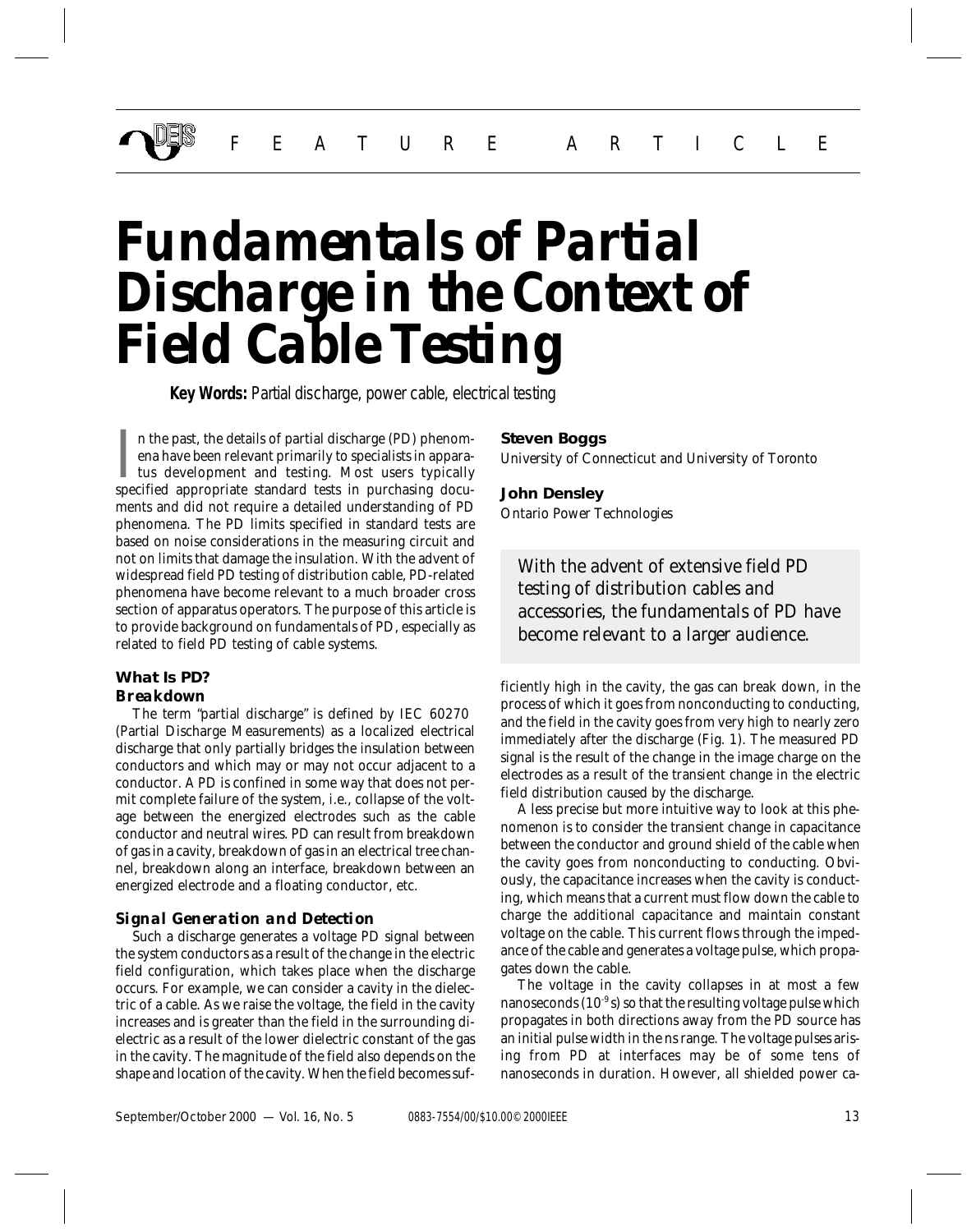bles have substantial high frequency attenuation as a result of losses in the semiconducting shields (XLPE) [1,2] and dielectric (PILC, EPR) [3]. Such high-frequency attenuation increases the pulse width and decreases the pulse amplitude as a function of distance propagated, which also limits the optimum signal detection bandwidth [4-6] to the range of 10 MHz for XLPE cable and to as little as 300 kHz for PILC cable. The appropriate bandwidth for EPR cable varies among manufacturers with some relatively close to the XLPE case and others closer to PILC.



*Fig. 1 Equipotential plots for an 0.8 mm diameter cavity in an XLPE cable with 6.4 mm (0.25") thick dielectric. In each case, the model is axisymmetric about the left boundary of the figure. The left figure shows the case for the cavity filled with air, and right, the case for the cavity when conducting during discharge. Using finite element analysis, we can compute the change energy stored in the electric field and equate this to ½* ∆*C*⋅*V2 . On this basis, the change is capacitance is 2.4 × 10-16 F. However, if this change in capacitance takes place at 2 pu peak voltage for a 15 kV cable (about 24 kV), the PD magnitude would be roughly V*∆*C or 6 pC.*

In ultrawideband PD detection, as usually practiced in field PD testing of distribution cable, the PD voltage pulse is detected directly through capacitive coupling to the cable with a bandwidth ranging from a few hundred kHz to a few tens of MHz, depending on the type of cable being tested. In conventional PD detection as practiced in the laboratory, PD signals are usually detected with a bandwidth of 100 kHz or less, so that the detector acts as a low pass filter or integrator. For complex test objects, the high frequency stimulus of the PD pulse inevitably causes substantial ringing in the voltage pulse. The low pass characteristics of a conventional PD detector integrate this ringing to an effective charge which can be measured in picocoulombs, hence the convention of measuring PD in picocoulombs.

# *Calibration*

The purpose of "calibration" in the context of PD detec tion is only to assure that if two different systems are used to measure the same sample, they get the same answer. However, no direct connection can be made between the measured PD magnitude and what is going on in the test sample. For example, if we take exactly the same cavity and place it at the same relative position in a 15 and 35 kV cable, one of which has twice the insulation thickness as the other, the PD magnitude measured for the 35 kV cable will be half that for the 15 kV cable, basically as a result of the reduced capacitive coupling to the electrodes. Obviously the physical phenomena that occur in and around the cavity depend only on the local field at the time of the discharge, and this must be about the same for both cases to cause discharge within the gas of the cavity. Thus, the physical phenomena and damage to the dielectric are essentially the same in both cases; however, the signal is twice as large in one case as the other. This points to a fundamental limitation of PD testing—the measured PD magnitude depends on the geometry of the sample and the location of the cavity or defect within the sample. Based on PD magnitude alone, we can say little about the cause of the discharge. Given an assumed defect and sample geometry, we can estimate the PD characteristics with reasonable accuracy using finite element computations (Figs. 2 and 3) [7].

# **PD-Related Failure**

PD can occur without immediate failure. Indeed, some sources of PD can continue for years without causing failure. This includes discharge to a floating metallic component, PD between the neutral wires and insulation shield of a cable [8], various sources of corona, etc. For a PD source to cause failure of a solid dielectric it must cause tracking along an interface or create an electrical tree, which will grow through the dielectric and bridge the conductors. Electrical trees can be caused by:

1. PD within a cavity, which gradually erodes and pits the surface. (Some PD can increase the conductivity of the cavity wall and "short circuit" the cavity, thereby causing extinc tion of the PD);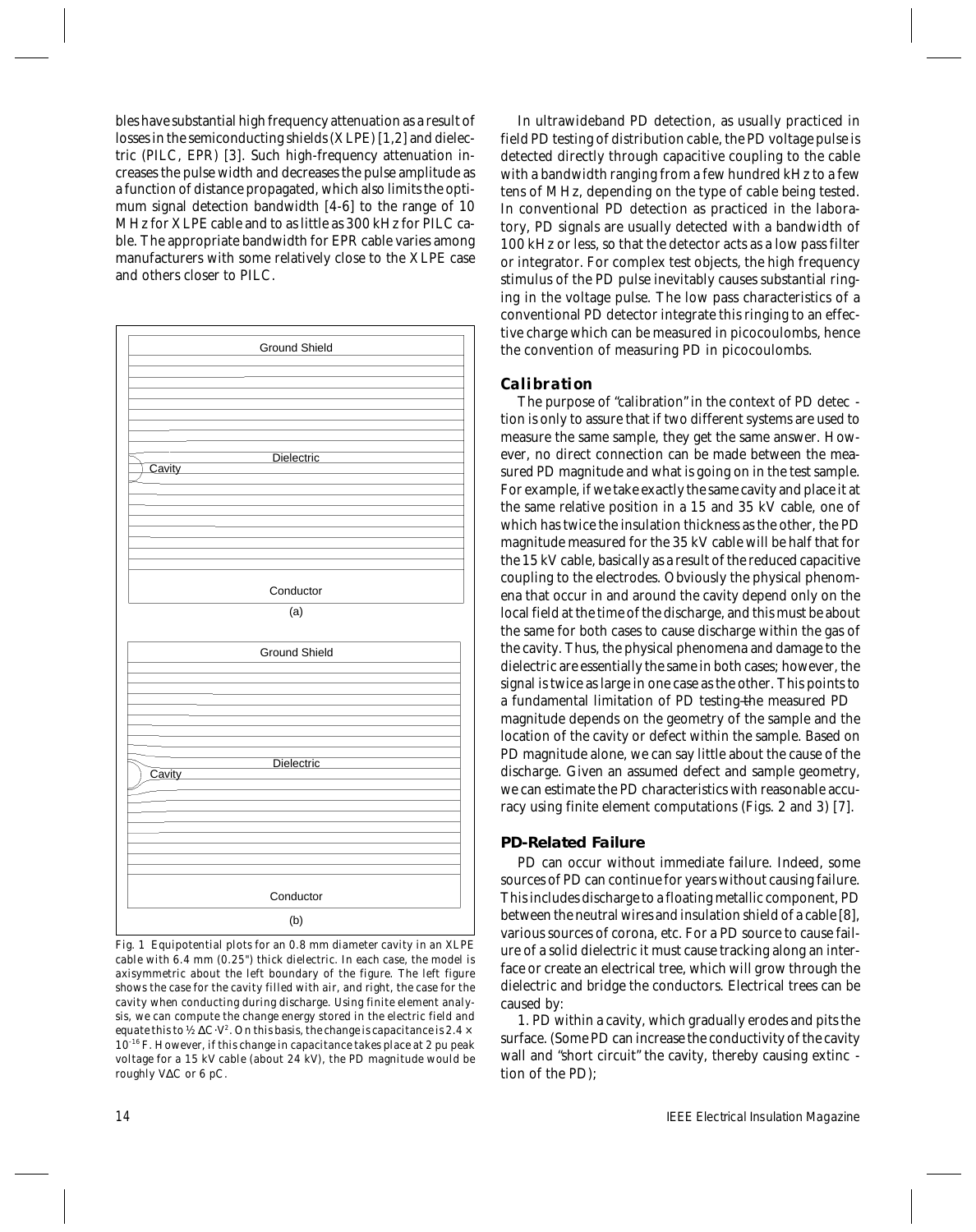2. Conversion of a water tree by a lightning or switching impulse;

3. Conversion of a large water tree by high ac voltage; and/or

4. Charge injection from a stress enhancement such as a metallic contaminant in the dielectric, a protrusion at the semicon-dielectric interface, etc.

Interfacial pressure and cleanliness of interfaces is essential to long-term, high-voltage endurance. Tracking along interfaces of distribution accessories is a major source of PD-induced failure, often caused by poor workmanship or lack of cleanliness during assembly.

Materials differ greatly in their resistance to degradation by PD, from low resistance to degradation for unfilled polyolefins such as XLPE, to much greater resistance for filled polymers, such as EPR cable and accessory insulation, to nearly total resistance to PD for specially formulated EPR-based insulations. Thus the severity of a PD source must be judged not only in the context of the PD activity but also in the context of the material in which that PD is taking place. However, PD (tracking) along an interface can cause failure even if the solid dielectric is totally immune to the PD-induced electrical tree initiation.

# **Distinguishing PD Sources**

Given that a source of PD can be inevitably fatal or totally harmless to the long-term reliability of a cable system, distinguishing the nature of a PD source becomes very important. A great deal of work has been published on methods of classifying PD sources. Such classification systems can be based on any combination of PD statistics, such as the phase distribution, amplitude distribution, repetition rate, correlation of PD pulses in time, pulse shapes, etc.

One clear lesson from this body of work is that such classification systems must be developed for the specific equipment under test. No universally applicable "PD classification engine" is likely to be developed any time soon. Thus, PD classification must be undertaken in the context of the system under test. In the case of a cable system, this means that the PD classification system must take into account the specific type of cable under test-e.g., XLPE, EPR (and some times the specific type of EPR), or PILC—and the specific types of accessories on that cable (i.e., specific splice type and termination type). Most of the field PD test techniques presently being applied can locate individual PD sources along the cable and have the potential to analyze the PD characteristics of each PD source. However, to interpret the PD data, details of the insulation at the PD site should be known at the time of testing or at least be available once PD sites are known, e.g., cable insulation type, and the specific model of each splice along the cable. Further, PD classification systems need to be developed for each type of cable, splice and termination so that "dangerous" PD can be distin guished from "harmless" PD.

#### **PD Magnitudes and Defect Sizes**

As seen from Fig. 2, PD from "microcavities" is not going to be detected in the field. In general, a cavity must be in the millimeter range to generate about 10 pC, which is typically the minimum PD magnitude that can be detected under best-case field conditions using time domain PD detection techniques. An electrical tree must be of similar length in the direction of the field to generate a similar PD magnitude. Characteristics of PD in electrical trees differ from those in spherical voids. The pulse shapes, rise and fall times, width, and amplitude depend on the applied field in the insulation. At fields in the range of 2 kV/mm, which is typical for distribution cables, the electrical trees are branchlike, and the PDs proceed in steps along a branch rather than by a single discharge from the tree-inducing defect to the end of the tree branch. As a result, up to several tens of small discharges pulses occur per half cycle, and these are too small to be observed in the field [9]. Electrical tree initiation phenomena, which occur before channel formation and PD, give rise to electrical activity in the fC range (10 -15 C), and will not be detected under field conditions.

### **Risk**

Off-line PD testing is usually carried out at between two to three times the normal operating voltage. The primary reason for such a test condition is that the PD inception voltage is substantially greater than the PD extinction voltage—a factor of up to 2 in theory and more like 1.5 to 1.7 in practice. Thus, to assure that PD, once stimulated by a surge on the system, will not persist at normal operating voltage, the system must be tested to the range of twice normal operating voltage. Of course, not every surge will produce PD in a void. PD will occur only when an electron is



*Fig. 2 PD magnitude as a function of spherical cavity size for 15 kV, EPR cable geometry assuming that the cavity discharges at the peak of a 2.5 pu excitation (30 kV). The PD magnitude is proportional to the cavity volume. To produce 10 pC PD magnitude, which is about the best sensitivity claimed for field PD detection using time domain techniques, a cavity diameter of about 0.7 mm is required, which is a rather large cavity. The required cavity size for XLPE cable dielectric for the same PD magnitude would be even larger. Similar computations were undertaken for an electrical tree channel with the result that a 1 mm channel resulted in about 6 pC PD magnitude.*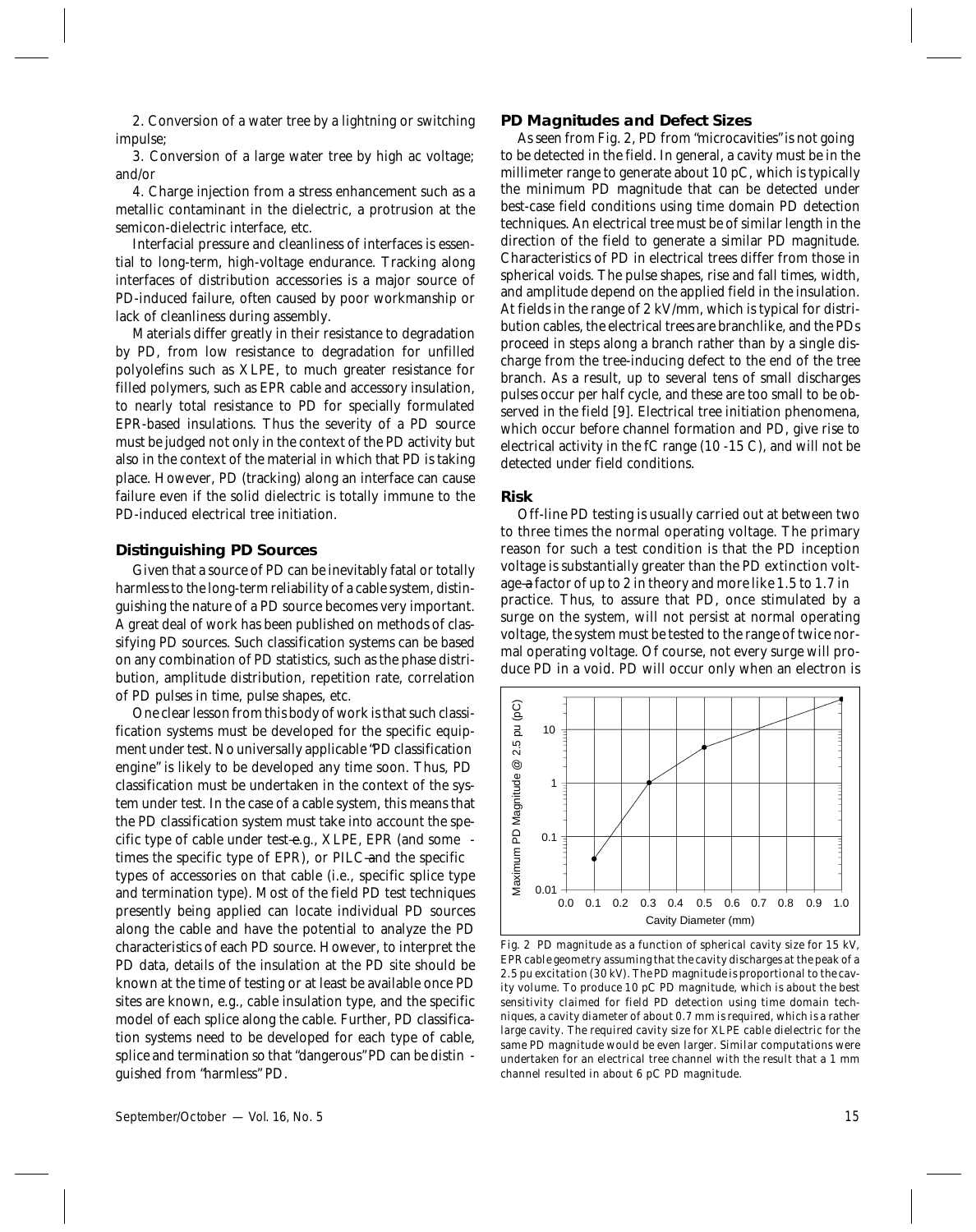present in the void and the voltage due to the surge is above the inception value.

Testing at elevated voltage carries an appreciable risk as the phenomena that cause electrical tree initiation increase exponentially above a threshold field. Below this threshold field, essentially no damage is done, and above this threshold field damage becomes increasingly rapid with increasing voltage. A cable in good condition is capable of operating at 2 pu or even 3 pu for short periods with no problem. However, the cables being PD tested in the field are often old and not in very good condition. For such cables, the chances of causing failure of a cable that otherwise would operate reliably for an extended period of time increases with increasing test voltage. Based on the above, the rationale for testing above 2 pu is not obvious.

# **Off-Line vs. In-Service Testing**

Another approach is to test in-service, which means at normal operating voltage. The assumption in this case is that the cable has been at operating voltage continuously for a long time so that if a surge could have put it into discharge it



*Fig. 3 Estimate of PD magnitude as a function of track length along the interface in a distribution joint. This is really a 3-D geometry, and various approximations were made to reduce the problem to 2-D. Consequently, these data must be considered approximate, but reasonably indicative.*

would have done so. Note that if the cable is taken off voltage, then all PD stops and will not start again when the cable is energized until the voltage is raised above the inception, which can be up to twice the voltage at which PD extinction occurs.

In-service testing has the obvious advantage that the cable is not put at any additional risk from the PD test. The problem is that utility operating procedures often preclude direct access to the high-voltage conductor. This can be overcome through the use of inductive coupling [10]. As well, frequency domain PD detection has been applied, which provides increased PD detection sensitivity relative to time domain techniques at the cost of less accurate prediction of PD location. However, tests can be undertaken at numerous locations as the time required for setup and testing is very short since no outages are required.

# **Noise Reduction and Dynamic Range**

The PD signal is generally very small, and environmental noise under field conditions can be very large. Several approaches to improving detection sensitivity have been implemented. All such approaches are based either on knowledge of the nature of the PD pulse or on detection of environmental noise. Presently available digital signal processing (DSP) is not sufficiently fast for implementation of on-line noise reduction through wavelet transforms, correlation techniques, etc. As a result, all present time domain approaches to PD detection require that the system be triggered by a PD pulse that is above the noise. Once this pulse has been detected, data can be recorded and DSP techniques can be used to search for the second, smaller PD pulse, which is reflected from the far end of the cable and is required for PD location. If DSP could be implemented continuously on the PD signal data stream, the PD detection sensitivity could probably be improved by an order of magnitude, from about 10 to 100 pC to the range of 1 to 10 pC under field conditions. [11,12]

Closed-loop noise reduction approaches detect environmental noise and attempt to subtract it from the PD signal stream. This can be done with various levels of sophistication, and again, present DSP is not adequate to implement the most sophisticated approaches in real time [11,12].

Detecting the small PD signal in large noise also raises a dynamic range issue. Fast (50 MHz) A/D converters as required to implement a 20 MHz bandwidth PD detector usually have a dynamic range of 8 bits. If the PD signal falls below the first bit, nothing can be detected. This problem can be overcome in two ways. First, through the use of companding prior to digitization (or through the use of a nonlinear digitizer) [10,11]; and/or through the use of sampling at 8 bits but at a much higher frequency and subsequent use of decimation (down-sampling/filtering) to improve the effective dynamic range of the A/D conversion process.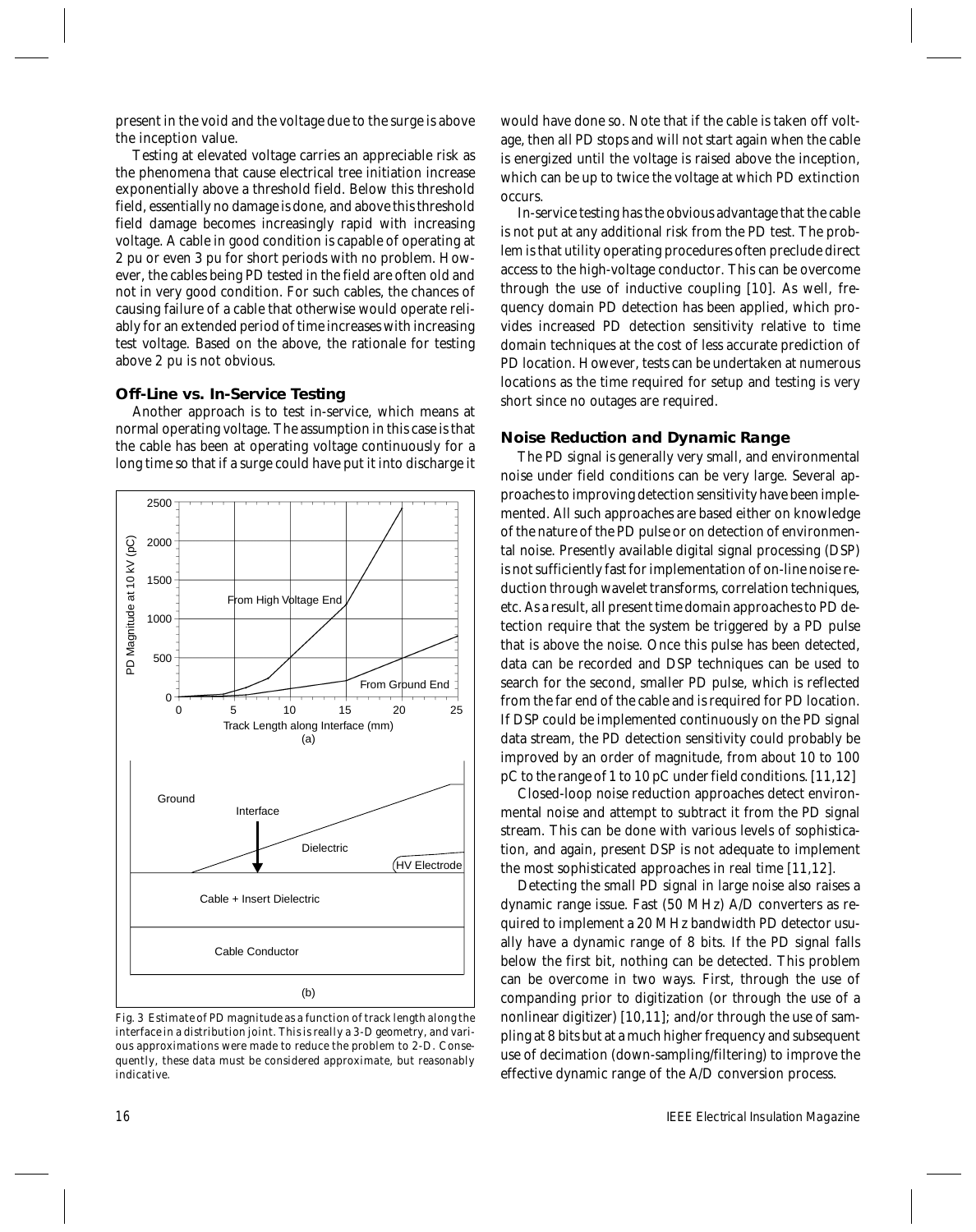# **Summary**

The above discussion makes clear that many aspects of PD detection in the context of field testing are not mature, including:

1. The ability to estimate the probability of cable system failure on the basis for measured PD signals;

2. The ability to detect small PD signals in large amounts of environmental noise;

3. The relative efficacy of in-service vs. off-line PD testing.

# **Water Treeing and PD**

As is well known, water treeing is the primary degradation mechanism for large amounts of older, XLPE-based cable. Water treeing can be described as a dendritic pattern of electro-oxidation, which converts the hydrophobic polymer to hydrophilic and results in the condensation of water into the electro-oxidized region, which in turn results in self-propagation of the electro-oxidized tracks or channels. In the growth region, these electro-oxidized tracks are too small to observe (probably in the range of 10 nm in diameter) [13, 14]. Water trees are visible because of the large number of water-filled microcavities along the electro-oxidized tracks.

The detection of water trees has been an important issue for a long time, and various attempts have been made to detect electrical or optical signals from growing water trees. Densley, et al. [15] searched for optical signals from growing water trees. Such signals could come from electroluminescence or from PD. Since PD results from gas breakdown, strong light emission is inevitable and can often be detected with much greater sensitivity than the electrical signal. However, in spite of substantial effort, no optical signals were observed, which means no PD from the growing water trees.

Dorris, et al. [16] spent a good deal of effort looking for electrical signals from water trees under EPRI sponsorship. They worked with water trees grown under high field conditions for which the electromechanical forces are substantial so that the polymer can yield without extensive electro-oxidative degradation of the polymer to reduce its yield strength. Dorris, et al. did find very small electrical signals from growing water trees, but these were clearly not the result of PD. An analysis of the data published by Dorris et al. indicates that the signals they observed could be explained by sudden extensions of a water tree channel by between 10 and 100 nm.

In spite of extensive efforts to find PD signals from growing water trees, none has been found. Thus, one must conclude that growing water trees do not generate PD signals, unless they give rise to an electrical tree. Therefore, detection of water trees during field PD testing implies generation of electrical trees from the water trees, and from the above analysis, these electrical trees must be in the range of 1 mm long.

Water trees can "convert" to electrical trees as a result of a lightning impulse [17,18] or as a result of ac voltage [19]. The likelihood of causing a pre-existing water tree to convert to an electrical tree during a field PD test obviously increases with the test voltage and the test duration. In general, electrical trees are more difficult to initiate than to grow, so that an electrical tree, once initiated, tends to grow to failure. Certainly the industry has extensive experience with increased failure rates of old, water treed, XLPE dielectric cable after lightning storms, and this is ascribed to conversion of water trees to electrical trees by lightning impulses and subsequent growth of the electrical tree to failure at normal operating voltage.

# **Conclusions**

PD behavior in extruded cable systems is complex, and the state of our present knowledge precludes an accurate assessment of remaining life of cables that have PD.

The source of PD, e.g., void, interface or electrical tree, will affect PD characteristics such as magnitude and repetition rate. The PD discharge magnitudes decrease with increasing insulation thickness.

For any particular cable system, time to failure cannot be predicted on the basis of discharge magnitude. For example, electrical trees can grow rapidly during periods of small discharge magnitude, while large magnitude discharges, depending on their location, may be completely innocuous. The future of field cable PD testing will depend on developing PD classification engines for specific cable types and accessories which allow dangerous PD to be distinguished from harmless PD.

**Steven Boggs** received his Ph.D. and MBA degrees from the University of Toronto in 1972 and 1987, respectively. He spent 12 years with the Research Division of Ontario Hydro and six years as Director of Engineering and Research for Underground Systems, Inc. Steve is presently Director of the Electrical Insulation Research Center of the University of Connecticut and Research Professor of Materials Science, Physics, and Electrical Engineering. He is also an Adjunct Professor of Electrical Engineering at the University of Toronto. He has published widely in the areas of PD measurement, high frequency phenomena in power apparatus, high field degradation of solid dielectrics, and  $SF_6$  insulated systems. He was elected a Fellow of the IEEE for his contributions to the field of  $SF<sub>6</sub>$  insulated systems.

**John Densley** was graduated from Queen Mary College, University of London with B.Sc. and Ph.D. degrees in 1964 and 1967. In 1968, he joined the Power Engineering Section of the National Research Council of Canada, where he became leader of the electrical insulation research group. In 1991, Dr. Densley joined the Research Division of Ontario Hydro, now Ontario Power Technologies, where he continues his research in the area of electrical insulation. Dr. Densley is a Fellow of the IEEE, active in the PES Insulated Conductors Committee, the Dielectrics and Electrical Insulation Society, and is a Registered Professional Engineer in the Province of Ontario.